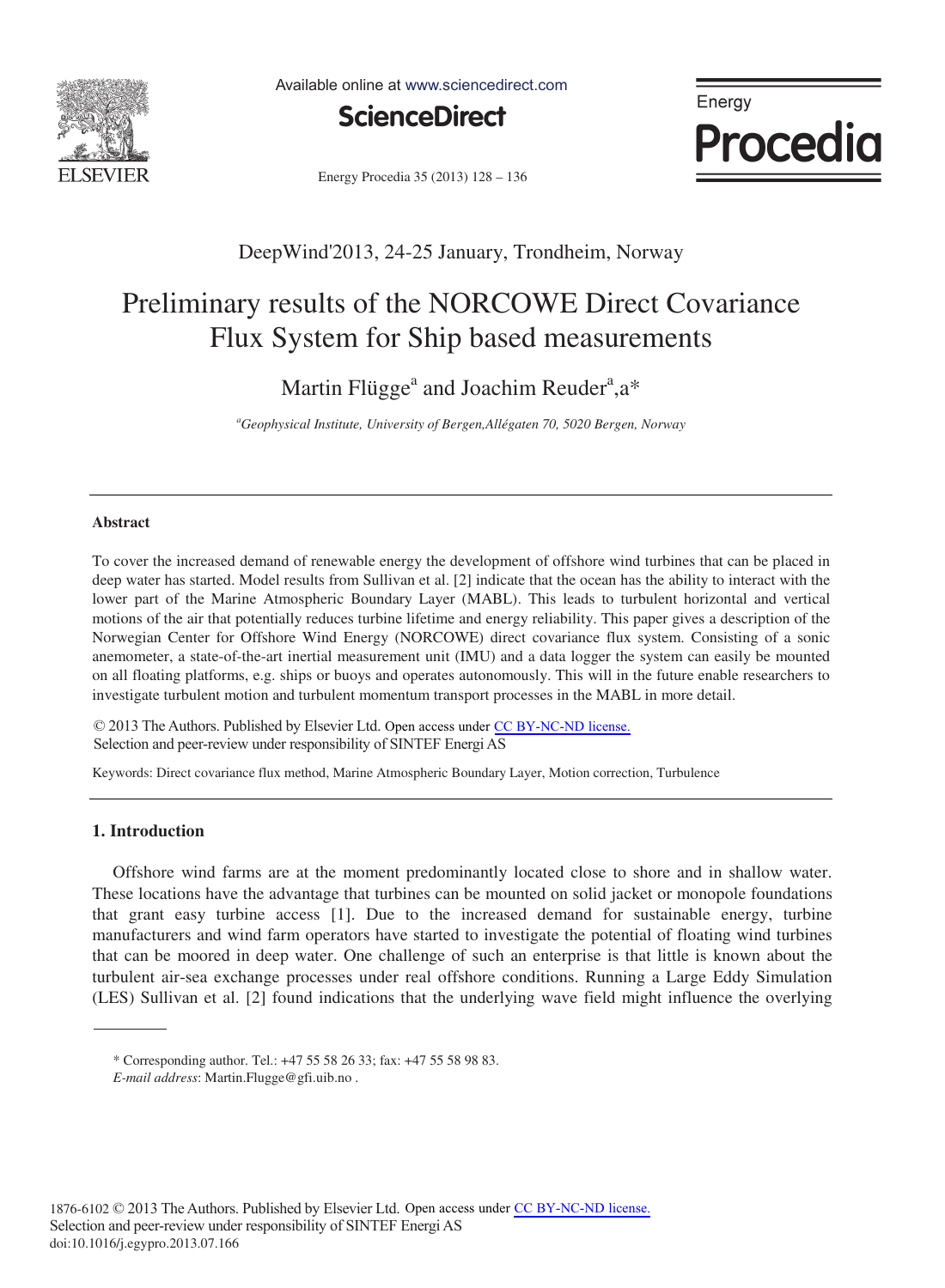Marine Atmospheric Boundary Layer (MABL) up to turbine hub height [1]. The development of offshore wind farms in deep water requires better understanding of the turbulent air-sea exchange processes in the MABL. Up to today, most research measurement sites are located close to the shore line on small islets as these sides are cheap to operate and are easy accessible. For real offshore conditions only a few sporadic offshore measurement sites are available in shallow waters, e.g. the German FINO platforms or the US Air-Sea Interaction Tower at Martha's Vineyard [1]. In deep water, measurements of the turbulent air-sea fluxes require the use of ships or buoys as measurement platform. This has the disadvantage that flux measurements in deep water are mostly taken only during research cruises in a specific time window and that no continuous data sets are available. In the present paper, we present preliminary results from an offshore deployment of the Norwegian Center for Offshore Wind Energy (NORCOWE) direct covariance flux system.

#### **2. Background**

For deep water deployments, turbulent flux measurements have to be performed on non-stationary platforms, such as ships and buoys. Consequently, platform motion and flow distortion will contaminate the measurements and a motion correction is needed to determine the turbulent fluxes and corresponding air-sea exchange processes as accurate as possible. In general, four different methods can be used to obtain those data sets from floating platforms [3]:

- the profile method
- the bulk aerodynamic method
- the inertial dissipation method
- the direct covariance flux method.

The first three methods determine turbulent fluxes indirectly and give only an estimate of the momentum and heat fluxes at the sea surface [4]. Exact measurements of the turbulent air-sea fluxes can only be obtained by the direct covariance flux (DCF) method. The method is widely applied to flux measurements over land and is now used by many research groups for measurements from floating platforms due to cheaper and improved technical instrumentations. The principle for DCF measurements from floating platforms was for the first time described by Fujitani [5] and has since been adapted by many other research groups, i.e. Edson et al. [4], Miller et al. [6] and Brooks [7]. For investigation of momentum and heat fluxes the basic idea is that high frequency (20 Hz) wind measurements are sampled with a sonic anemometer in the floating platform frame of reference. An inertial measurement unit (IMU) is attached close to the flux instrumentation and record platform accelerations and the platforms attitude, i.e. roll, pitch and yaw angles for gyro stabilized systems and angular rates for strapped down systems. Following Edson et al. [4] the IMU output is used to transform the wind velocities from the platform frame to the earth frame by

$$
U_{true} = T(U_{obs} + \Omega_{obs} \times R) + V_{mot}
$$
 (1)

where  $U_{true}$  is the desired wind velocity vector in the reference coordinate system,  $U_{obs}$  is the measured wind velocity vector in the platform frame of reference, T is the coordinate transformation matrix for a rotation of the platform frame coordinate system to earth frame coordinates,  $\mathbf{Q}_{obs}$  is the angular velocity vector of the platforms reference frame,  $\vec{R}$  is the position vector of the wind sensor with respect to the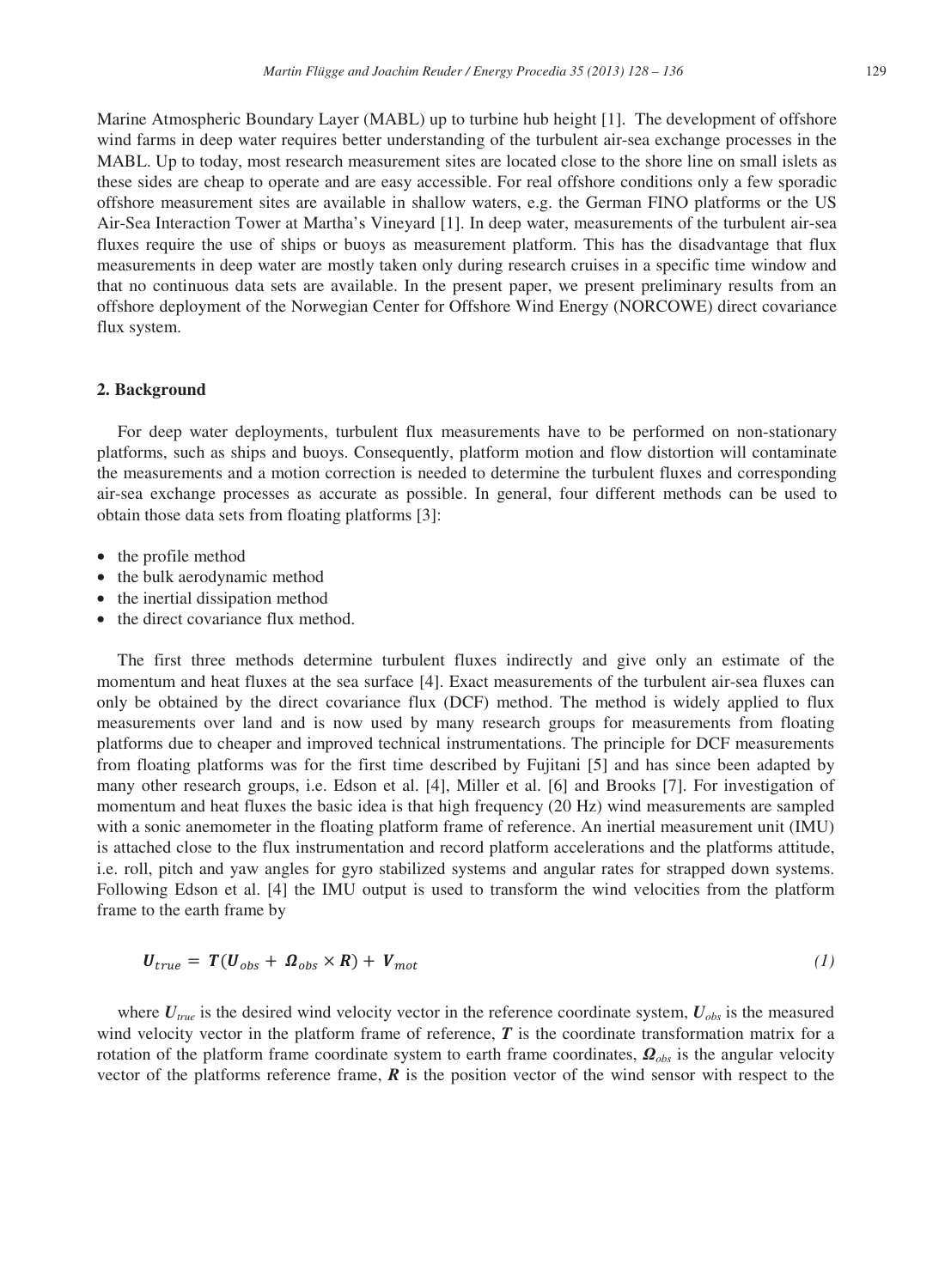motion package (IMU), and *Vmot* is the translational velocity vector of the platform with respect to the fixed earth frame [1],[4]. In a strapped down system the integrated angular rates and accelerometer output is used to obtain the platform attitude angles which are needed for the transformation matrix *T*. Furthermore, the accelerometer outputs are transformed into earth frame and integrated to obtain the wave induced motion of the sonic anemometer [4]. This translational velocity is then added to the transformed wind velocities recorded by the sonic anemometer to gain the true wind velocities relative to earth. If the platform is in motion during the measurements, i.e. steaming ship, the platforms velocity relative to earth has to be added to equation (1). Today, these velocities are generally provided by differential GPS. A complete description of the motion correction algorithm principle for DCF systems can be found in Edson et al. [4], Schulz et al. [7] and Miller et al. [6].

#### **3. The NORCOWE Direct Covariance Flux System**

The Norwegian Center for Offshore Wind Energy (NORCOWE) owns two state-of-the-art DFC systems. The systems were built in 2010 in cooperation of the air-sea interaction group of the University of Ireland, Galway and consists of the three main components, a sonic anemometer, an inertial measuring unit (IMU) and a data logger (figure 1).

#### *3.1. Sonic anemometer*

Wind measurements are taken with a Gill R3A-100 sonic anemometer with a sampling frequency up to 100 Hz. The sonic anemometer has three pairs of transducers that act as both transmitter and receiver. An ultrasound pulse is send between each pair and the travel time of the ultrasound pulse can be computed by

$$
T_1 = \frac{L}{c+U} \text{ and } T_2 = \frac{L}{c-U}, \tag{2}
$$

where  $T_1$  is the transit time of the forward ultrasound pulse,  $T_2$  is the transit time of the backward ultrasound pulse, L is the distance between corresponding transducers, C is the speed of sound and U is the wind speed between the two transducers. Mathematical manipulation leads to the wind speed along one transducer pair axis

$$
U = 0.5L\left(\frac{1}{T_1} - \frac{1}{T_2}\right). \tag{3}
$$

The mathematical expression for the speed of sound can be found in a similar manner

$$
C = 0.5L\left(\frac{1}{T_1} + \frac{1}{T_2}\right). \tag{4}
$$

Combining equation *(3)* and *(4)* gives the sonic temperature

$$
T_S = \frac{L^2}{1612} \left(\frac{1}{T_1} + \frac{1}{T_2}\right)^2\tag{5}
$$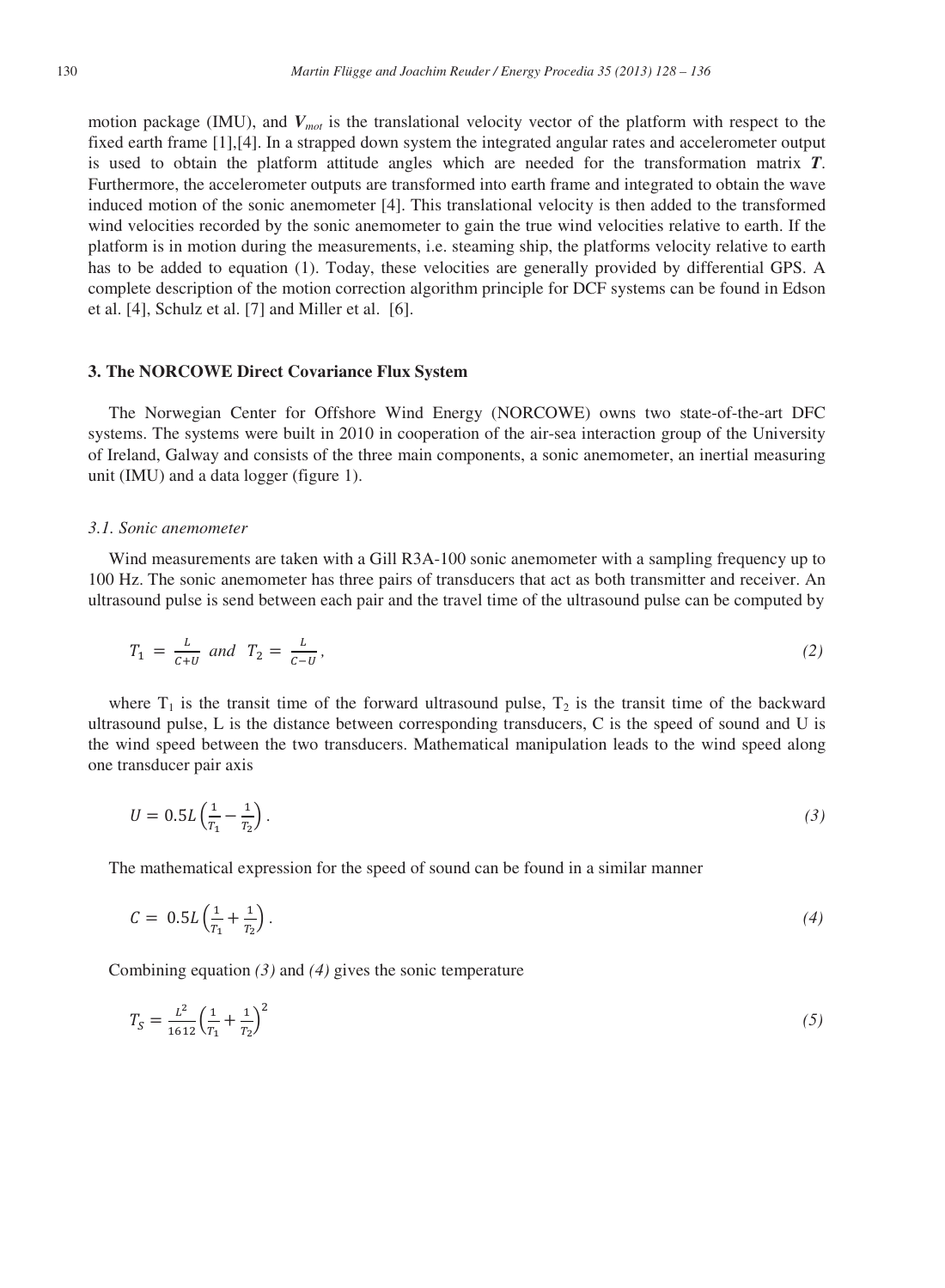

**Figure 1:** The NORCOWE direct covariance flux systems sensor head mounted on a tripod aboard R/V Håkon Mosby during a research cruise in November 2012. The IMU is mounted in a watertight housing directly below the anemometer (left panel). The power supply unit and the MOXA data logger are located in a watertight enclosure that can be mounted on any frame or on the floor below the sensor head (right panel).

that differs only slightly from the virtual temperature  $T<sub>V</sub>$ . The sonic anemometer therefore provides us with all necessary information to directly compute heat and momentum fluxes. The anemometer also correct for crosswinds normal to the path of sound and high frequency measurements enable to measure the turbulent wind and temperature fluctuations. The wind velocity and temperature time series can be split into a mean component and turbulent fluctuation:

$$
U = \overline{U} + u', \quad V = \overline{V} + v', \quad W = \overline{W} + w' \quad and \quad T = \overline{T} + T'.
$$
 (6)

The relevant fluxes of momentum (M) and heat (H) can then be determined directly from the corresponding co-variances as:

$$
M_{xz} = -\bar{\rho} \overline{u'w'}_s, \quad M_{yz} = -\bar{\rho} \overline{v'w'}_s \quad and \quad H = \bar{\rho} C_p \overline{w'T'}_s. \tag{7}
$$

# *3.2. Inertial Measuring Unit – NAV440*

The inertial measurement unit (IMU) used in the system is a Crossbow NAV440 that is located in a watertight housing collinear below the sonic anemometer. The unit consists of three pairs of accelerometers and angular rate sensors that provide the user with three-axis accelerometer and angular rates measurements up to 100 Hz. An internal routine integrates the attitude and accelerometer sensor output to provide the user with roll, pitch and yaw angles in addition to the translational velocity fluctuations sensed by the accelerometers. Magnetometer and GPS aiding sensors are used with an extended Kalman filter to correct for sensor drift. Additionally, the GPS also provides position and GPS velocity data relative to the earth frame. Applying an internal coordinate transformation, the NAV440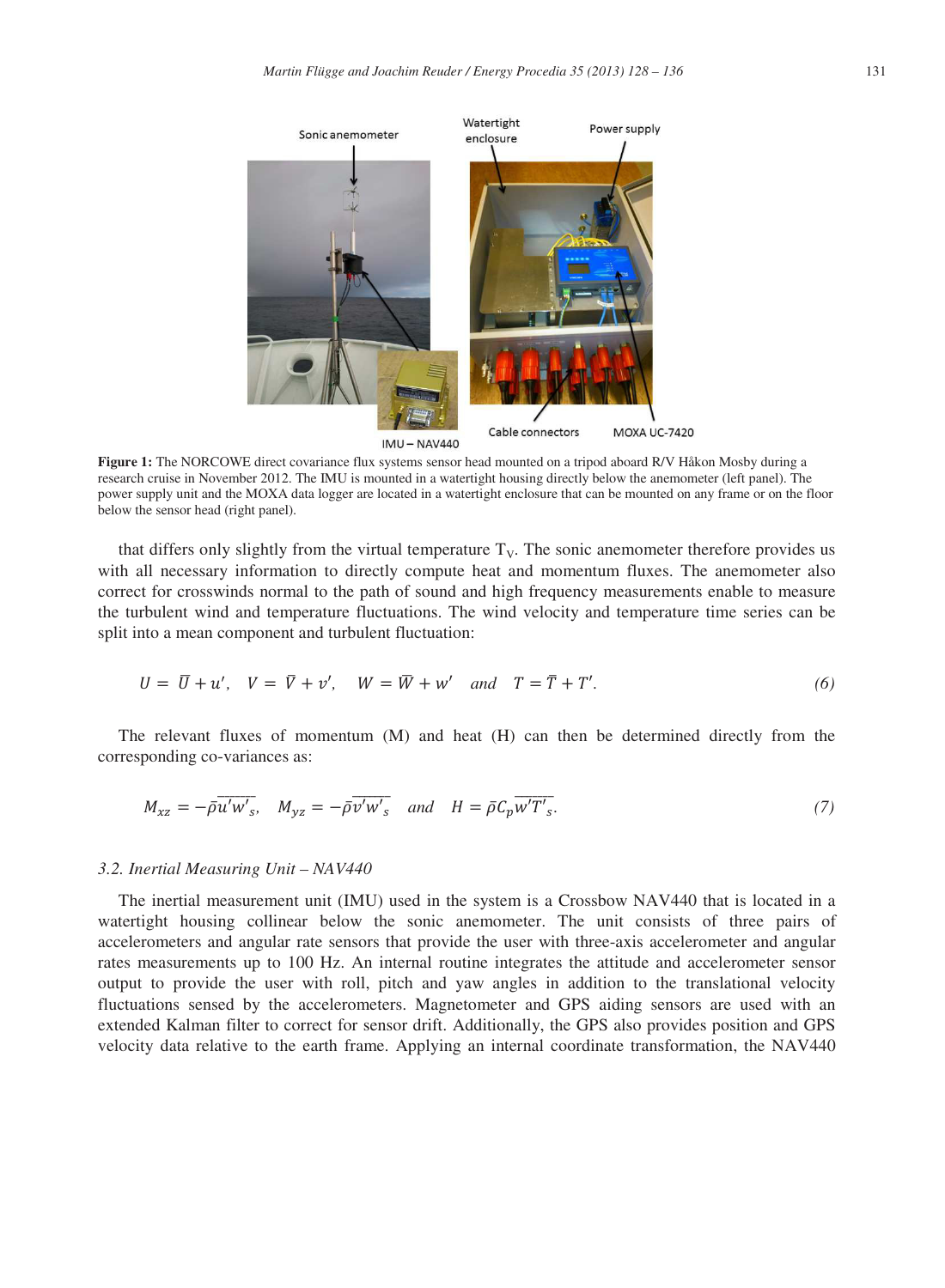provides the user with all necessary velocity information in the earth frame of reference needed for the correction of the sonic anemometer measurements. The attitude output data can directly be used in the transformation matrix  $\boldsymbol{T}$  of equation *(1)* to yield the corrected wind velocity measurements

$$
U_{true} = T(U_{obs} + \Omega_{obs} \times R) + V_{IMU}
$$
\n(8)

where  $V_{\text{IMU}}$  is the velocity obtained from the integrated accelerometers aided by the platforms GPS velocity over ground in earth frame.

#### *3.3. Data logger*

The data logging and control unit of the system is a MOXA UC-7420 industrial RISC-based LINUX computer. The unit has 8 serial ports and an interface for WLAN communication. One CompactFlash (CF) card slot and two USB2 ports are available for external storage of the recorded data from the instruments. An internal routine synchronize the anemometer and the IMU to UTC at each full hour and compresses data files to save disk space on the logger. A copy of all recorded data is send to an external filed PC by use of WLAN. Recording the data to both CF-card and an external field PC ensures that no data is lost if something happens to the instrumentation. This also provides a convenient possibility to check the data on the external field PC directly after recording, thus enabling us to make adjustments to the system during i.e. a field campaign.

The entire system is powered by either 230 V AC or 12 V DC. Both MOXA and the power supply unit are located in a watertight enclosure that is connected to the sonic anemometer and the IMU by two 6 m long cables. Depending on the research platform the enclosure can be attached to a mast or mounted on the floor. The sensor head consisting of the anemometer and the IMU can easily be attached to any kind of frame, i.e. ships railing, tripod or mast.

#### **4. System performance**

In this section we present first results describing the system performance during a recent research cruise outside Bergen, Norway, aboard R/V Håkon Mosby. The cruise took place between November 28<sup>th</sup> and November  $30<sup>th</sup>$  where the system had its first offshore deployment. The system sensor head was mounted on a tripod directly at the vessels front bow and the sonic anemometers north spar and the IMU's north side were pointing forward. The IMU's coordinate system has been rotated prior to the following data analysis to coincide with the anemometers coordinate system. After the IMU coordinate rotation, the positive U-axis is pointing forward away from the vessels bow, the positive V-axis is pointing to the vessels port side and the positive W-axis is pointing upward for both instruments. If winds were blowing from the north and the vessel would have steamed directly northwards the sonic anemometer would have registered a negative U-component in the anemometer's frame of reference and the IMU's yaw angle would have shown a heading of 0º. Data have been recorded with a sampling frequency of 50 Hz during the entire cruise. Note that spikes in the IMU and anemometer data have been removed and the resultant missing data has been interpolated before the data analysis. An example for raw data of the attitude angles and the platforms velocity components in earth frame provided by the IMU is shown in figure 2 and figure 3.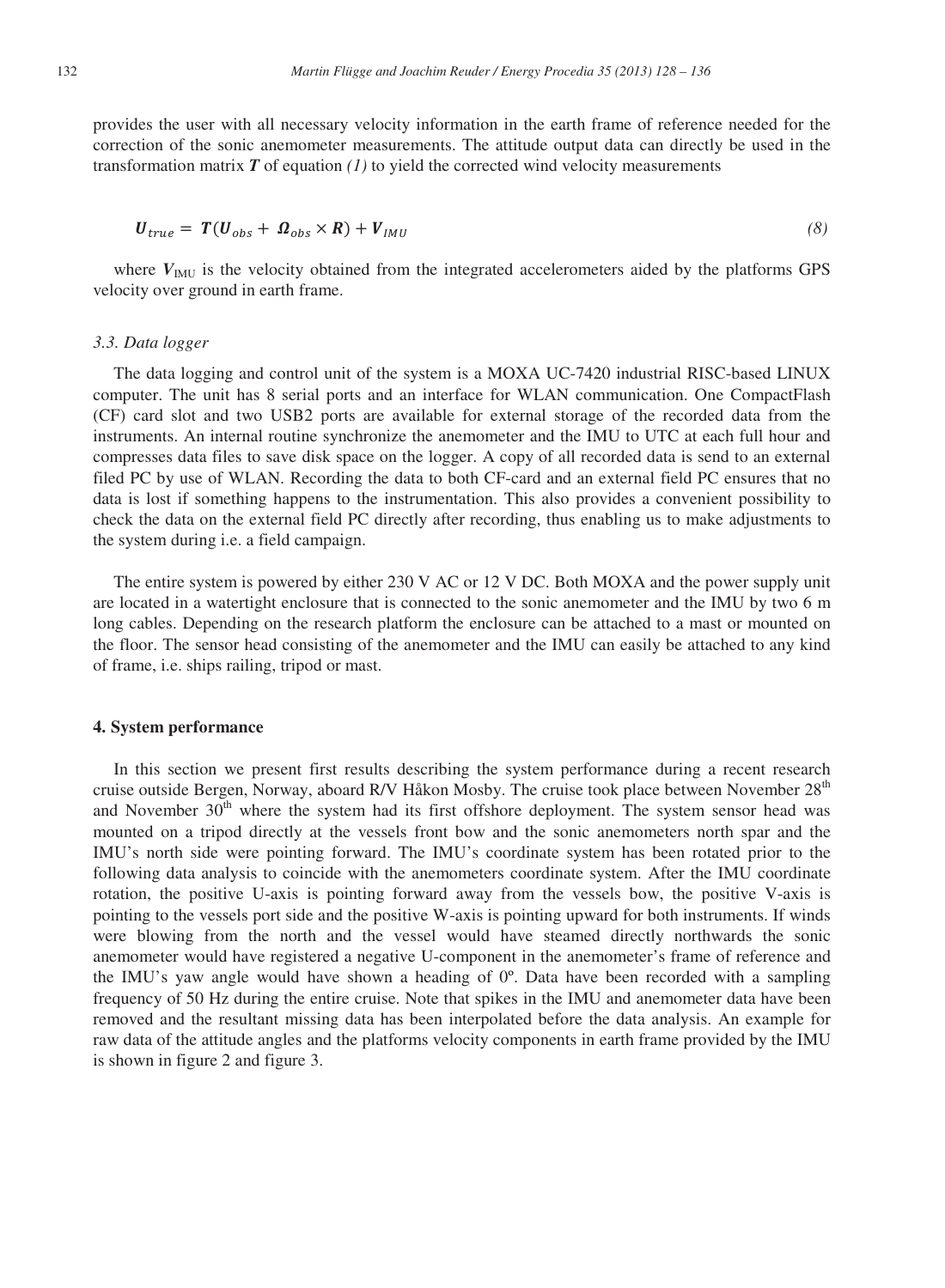

**Figure 2**: IMU output of corrected velocity components in earth frame. The IMU was mounted below the sonic anemometer at the front bow of R/V Håkon Mosby. Data have been recorded at November  $29<sup>th</sup> 2012$  during a research cruise outside Bergen, Norway.



**Figure 3**: Attitude angles in earth frame computed from integrated IMU angular rate sensor output. The IMU was mounted below the sonic anemometer at the front bow of R/V Håkon Mosby. Data have been recorded at November 29<sup>th</sup> 2012 during a research cruise outside Bergen, Norway.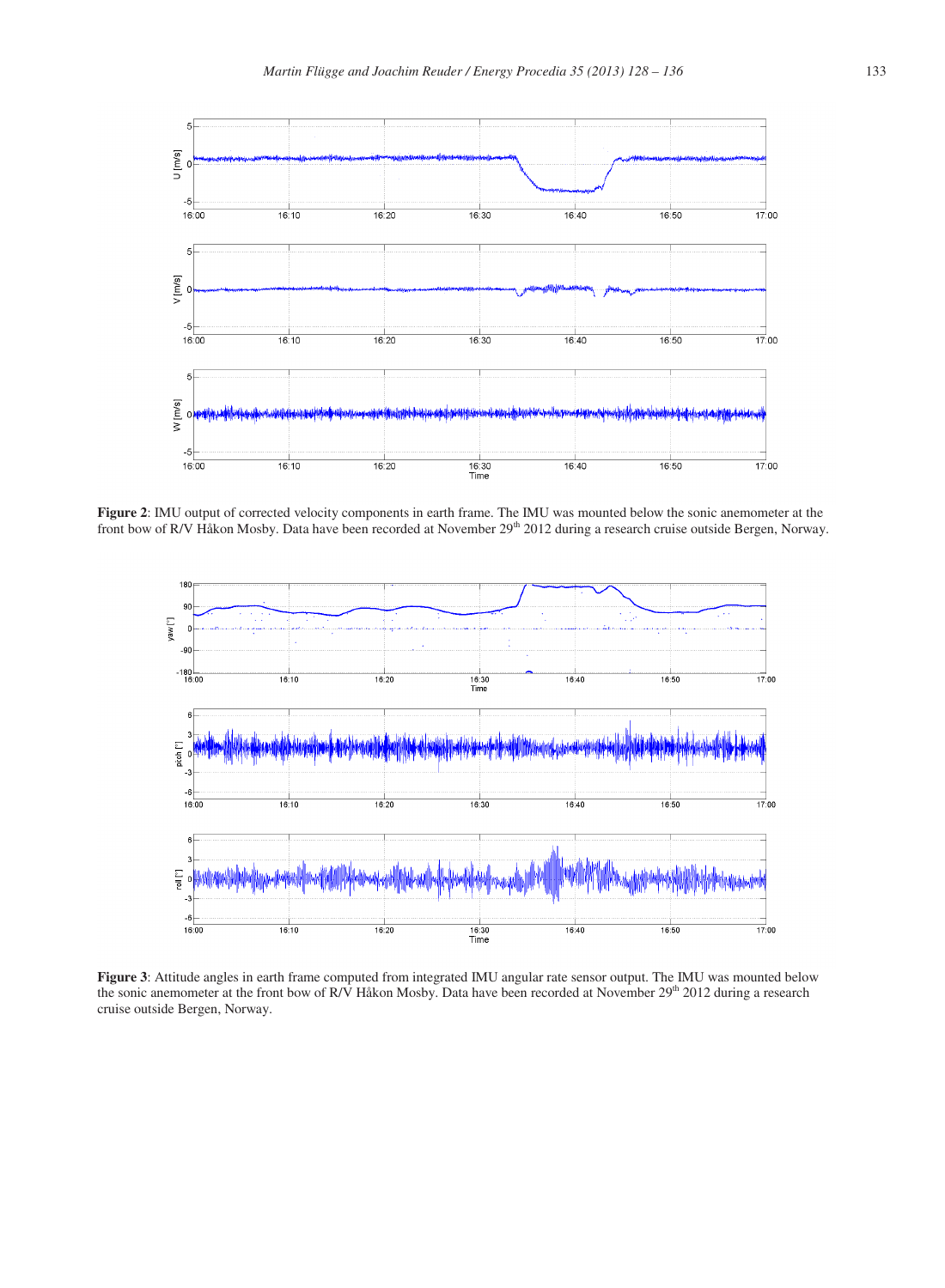

**Figure 4:** Uncorrected (in anemometer frame) wind components recorded by the sonic anemometer mounted at the front bow of R/V Håkon Mosby. Data have been recorded at November 29<sup>th</sup> 2012 during a research cruise outside Bergen, Norway.



**Figure 5:** Power spectra of the uncorrected wind components recorded from the sonic anemometer mounted at the front bow of R/V Håkon Mosby. Upper panel: longitudinal (u) and lateral (v) velocity components relative to the vessel. Lower panel: vertical (w) velocity component and spectra of the horizontal wind vector (U). The dashed line indicates the theoretically expected -2/3 slope in the inertial subrange. Data have been recorded at November 29<sup>th</sup> 2012 during a research cruise outside Bergen, Norway.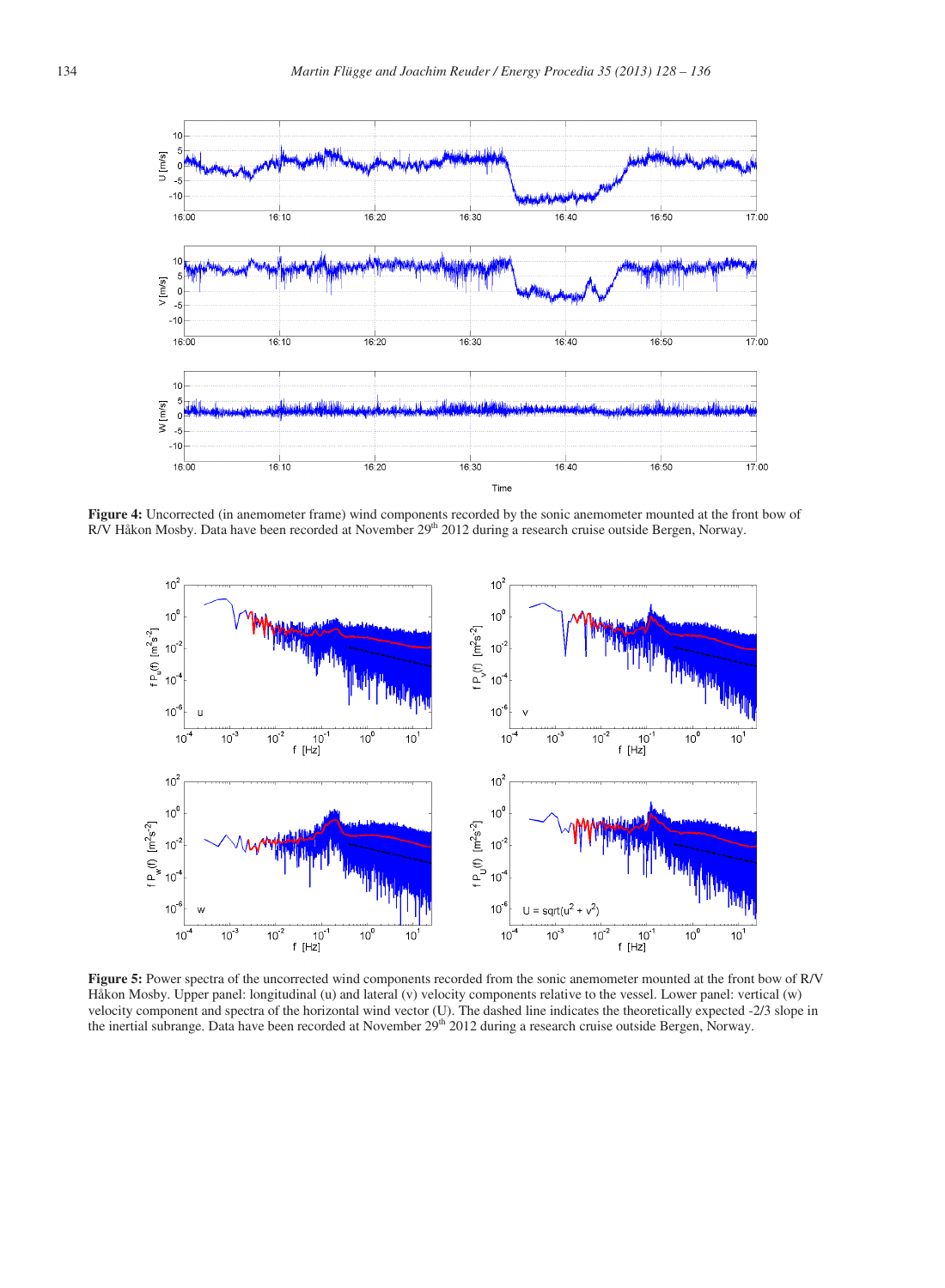Between 16:00 h and 16:35 h on November  $29<sup>th</sup>$  the vessel was steaming in an approximately eastnortheastward direction at low speed ( $\approx$  1.5 knots) with southerly winds of 6 m/s to 10 m/s blowing almost perpendicular to the starboard side. The IMU recorded a northward velocity component of approximately 1 m/s and an eastward component close to zero in earth frame (figure 2). Even though the vessel had a north-northeastward heading that would imply a larger V-component the ship log shows that the vessel moved northwards. This indicates that the moderate southerly winds pushed the vessel northwards as it had only a very low eastward velocity. During this measurement period the uncorrected sonic velocity components (figure 4) show a positive wind between 6 m/s and 10 m/s for the lateral (vvelocity) component of the anemometer while the longitudinal (u-velocity) component varies between -5 m/s and 5 m/s depending on the ships heading relative to the southeasterly to southwesterly wind directions. Between 16:35 h and 16:45 h ship maneuvers were carried out as the vessel turned towards a southerly heading with a speed of  $\approx$  7 knots (figure 3). The IMU data in figure 2 clearly show the increase of the longitudinal velocity component from 1 m/s (northward velocity) to -3.5 m/s (southward velocity). At 16:42 h the vessel turns towards a southeasterly heading and the corresponding lateral velocity component changes accordingly. The vessels maneuver can also be clearly seen in uncorrected velocity components of the sonic anemometer in figure 4. The lateral velocity component decreases from 10 m/s to -1 m/s while the longitudinal component increases from 1 m/s to -10 m/s as the vessels changes from a easterly towards a southerly heading. Most of the vertical velocity components in figure 4 are positive and indicate upward blowing winds. Due to the sensor heads location directly above the front bow we suggest that flow distortion might have occurred, thus deflecting the vertical wind components as the wind hit the vessels bow. The raw power spectra of the wind velocity components recorded from the sonic anemometer are shown in figure 5 for completeness. The inertial subrange has been resolved by the 50 Hz measurements and wave induced motions of the ship can be seen by the peak between 0.1 Hz and 0.2 Hz. Enhanced turbulent kinetic energy due to flow distortion can be seen in the inertial subrange of the lateral and vertical velocity spectra where the spectrum is not closely following the theoretically -2/3 curve between 1Hz and 10 Hz.

## **5. Summary**

The Norwegian Center for Offshore Wind Energy Covariance Flux System was built in 2010 and has since then undergone a series of laboratory and field tests. The first offshore deployment of the system took place in November 2012 during a research cruise outside Bergen, Norway. First results from this offshore deployment show that the system is able to provide the user with all necessary attitude and velocity information needed to correct measurements from the sonic anemometer for platform motion. The system only provides records of angular rates and accelerations if the IMU's GPS lock is poor or lost. In this case the motion correction has to be done "manually" by applying the motion correction procedure of Edson et al. [4]. The system is easy to transport and can be mounted on any kind of platform such as moored buoys in wind farms. Equipped with WLAN, recorded data can be sent directly to the researches office for a data analysis. Being state-of-the-art the system can easily be extended with i.e. differential GPS, open and close path LICOR's or radiation sensors.